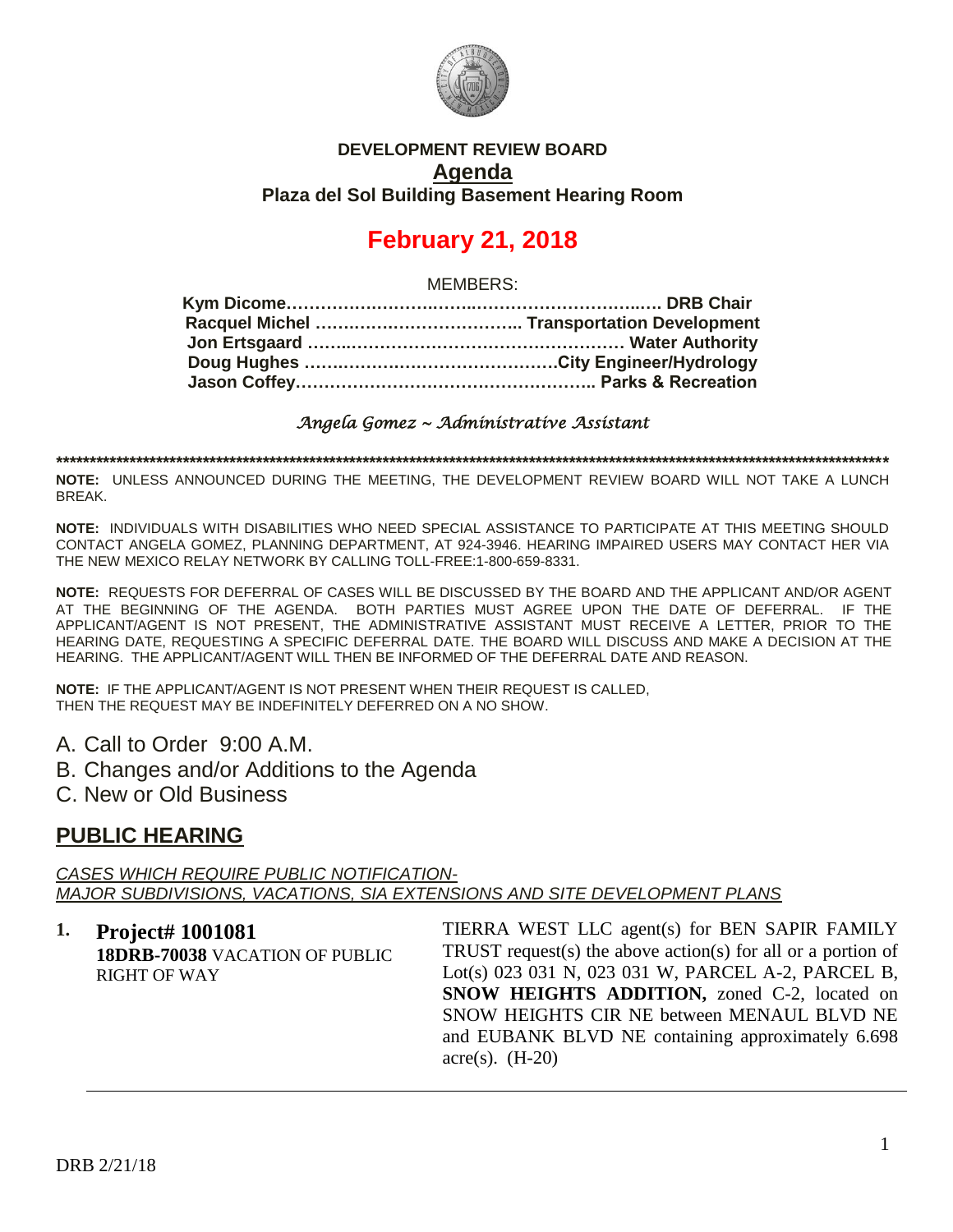**2. Project# 1001725 18DRB-70036** MAJOR - 2YR SUBDIVISION IMPROVEMENTS AGREEMENT EXT (2YR SIA)

BOHANNAN HUSTON INC agent(s) for UNIVERSITY OF NEW MEXICO REAL ESTATE OFFICE request(s) the above action(s) for all or a portion of Tract(s) 1-10, **UNM GIBSON COMMERCIAL DISTRICT,** zoned SU-1 FOR C-2 and R-3, located on GIBSON BLVD SE between UNIVERSITY BLVD SE AND I-25 containing approximately  $46.44$  acre(s). (L-15)

### **3. Project# 1003991**

**18DRB-70030** VACATION OF PUBLIC EASEMENT **18DRB-70032** VACATION OF PUBLIC RIGHT-OF-WAY **18DRB-70033** MINOR - TEMPORARY DEFERRAL of SIDEWALK CONST. **18DRB-70034** MAJOR - PRELIMINARY PLAT APPROVAL

MARK GOODWIN AND ASSOCIATES, P.A. agent(s) for BOKAY CONSTRUCTION, INC. request(s) the above  $action(s)$  for all or a portion of  $Lot(s)$  1-P1-B3-P1, Tract(s) A, **SAGE RANCH,** zoned R-T, located on SNOWVISTA BLVD SW between SAGE RD SW and BENAVIDES RD SW containing approximately 3.7742 acre(s). (M-9)

**4. Project# 1004355 18DRB-70037** MAJOR - 2YR SUBDIVISION IMPROVEMENTS AGREEMENT EXT (2YR SIA)

WILSON & COMPANY agent(s) for KB HOME NEW MEXICO, INC request(s) the above action(s) for all or a portion of **VISTA BIEJA SUBDIVISION Unit(s) 2,** zoned R-D, located on VISTA TERRAZA DR NW south of SCENIC RD NW and west of UNSER BLVD NW containing approximately 40.8584 acre(s). (D-9)

**5. Project# 1008121 18DRB-70035** MAJOR - 2YR SUBDIVISION IMPROVEMENTS AGREEMENT EXT (2YR SIA)

BOHANNAN HUSTON INC agent(s) for THE REGENTS OF THE UNIVERSITY OF NEW MEXICO request(s) the above action(s) for all or a portion of Lot(s) 1, 2, 3 & 4, **UNM ARENA**, zoned SU-1/PDA Permissive Use of O-1/C-2 & IP, O-1, C-3, located on AVENIDA CESAR CHAVEZ SE between AMAFCA SOUTH DIVERSON CHANNEL and UNIVERSITY BLVD SE containing approximately 74.1 acre(s). (L-15)

# **MINOR CASES**

*SITE DEVELOPMENT PLANS (EPC FINAL SIGN-OFF) AMENDED PLANS AND MASTER DEVELOPMENT PLANS (CITY COUNCIL FINAL SIGN-OFF)*

**6. Project# 1009920 18DRB-70057** EPC APPROVED SITE PLAN for BUILDING PERMIT (Deviations to the East Gateway SDP) **17EPC-40070**

RBA ARCHITECTS agent(s) for DOUG ADAMS request(s) the above action(s) for all or a portion of Lot 1-A, Block 48, **SKYLINE HEIGHTS** zoned SU-2/M-1, located on EUBANK BLVD SE, between TRUMBULL AVE SE and BELL AVE SE containing approximately 1.42 acre(s).  $(L-20)$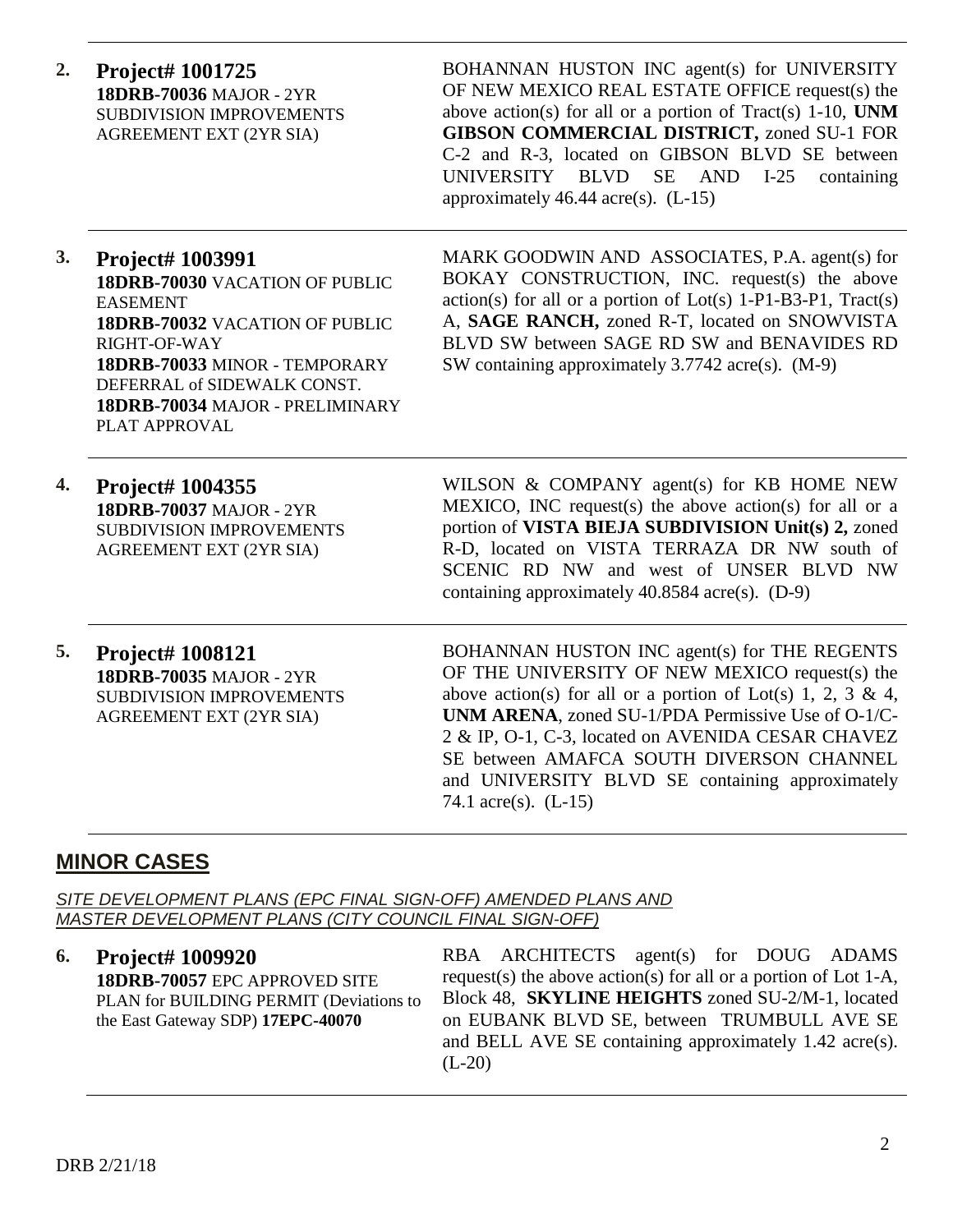**7. Project# 1003098 18DRB-70059** EPC APPROVED SITE PLAN for BUILDING PERMIT **(03EPC-01913**)

JS ROGERS ARCHITECTS PC agent(s) for GRACE COVENANT CHURCH, INC request(s) the above action(s) for all or a portion of Lot(s) PORTION OF TRACT 281, **TOWN OF ATRISCO GRANT Unit(s) 8,** zoned SU-1 for Church and Related Facilities, located on 57TH ST NW between BICE RD and DEL OESTE RD NW containing approximately .74 acre(s). (H-11)

### **8. Project# 1000901 17DRB-70369** MINOR - SITE PLAN for BUILDING PERMIT

HUITT-ZOLLARS, INC. agent(s) for ABCWUA request(s) the above action(s) for all or a portion of  $Lot(s)$  2-A, zoned SU-1 For Public Utility Facility, located on MIRANDELA ST NW south of MONTANO RD NW and east of COORS BLVD NW containing approximately 4.5 acre(s). (E-12) *[deferred from 12/20/17, 1/10/18, 1/24/18]*

#### *MINOR PLATS, FINAL (MAJOR) PLATS, AMENDED PLATS AND PLANS*

| 9. | <b>Project# 1002739</b><br>18DRB-70002 - AMENDED SITE PLAN for<br><b>SUBDIVISION</b><br>18DRB-70003 - AMENDMENT TO<br>PRELIMINARY PLAT<br>18DRB-70004 - TEMPORARY DEFERRAL<br>of SIDEWALK CONST | MARK GOODWIN AND ASSOCIATES, P.A. agent(s) for<br>KB HOME NEW MEXICO, INC request(s) the above<br>$action(s)$ for all or a portion of $Lot(s)$ 4 AND 6,<br><b>HERITAGE TRAILS Unit(s) 4, zoned R-LT/ R-D, located</b><br>on COLOBEL AVE SW between IRONSTONE ST SW<br>AND PITOCHE PL SW containing approx. 84.9303 acre(s).<br>$(N-8)$ [deferred from 1/17/18, 1/31/18]                                                              |
|----|-------------------------------------------------------------------------------------------------------------------------------------------------------------------------------------------------|--------------------------------------------------------------------------------------------------------------------------------------------------------------------------------------------------------------------------------------------------------------------------------------------------------------------------------------------------------------------------------------------------------------------------------------|
|    | 10. Project# 1004428<br>18DRB-70007 - AMENDMENT TO<br>PRELIMINARY PLAT                                                                                                                          | MARK GOODWIN AND ASSOCIATES, P.A. agent(s) for<br>CEJA VISTA, LLC request(s) the above action(s) for all or<br>a portion of Tract(s) RR-3-A, RR-3-B, RR-3-C, RR-3-D,<br>AND RR-3-E, CEJA VISTA zoned R-2/SU-1 for C-1/R-<br>LT, located on DENNIS CHAVEZ BLVD SW south of 98 <sup>th</sup><br>ST SW and UNINCORPORATED AREAS containing<br>approximately $98.907$ acre(s). $(P-9)$ [deferred from 1/17/18,<br>$1/24/18$ , $2/7/18$ ] |
|    | 11. Project# 1004167<br>18DRB-70041 MINOR - PRELIMINARY/<br>FINAL PLAT APPROVAL                                                                                                                 | CONSENSUS PLANNING & SURV-TEK INC agent(s) for<br>$GUARDIAN STORAGE request(s)$ the above action(s) for<br>all or a portion of Lot(s) 1, <b>BOSQUE PLAZA</b> , zoned C-<br>1(SC), located on BOSQUE PLAZA LN NW near LA<br>ORILLA RD NW and COORS BLVD NW containing<br>approximately $1.72$ acre(s).<br>$(E-12)$ [deferred from<br>2/7/18,2/14/18]                                                                                  |